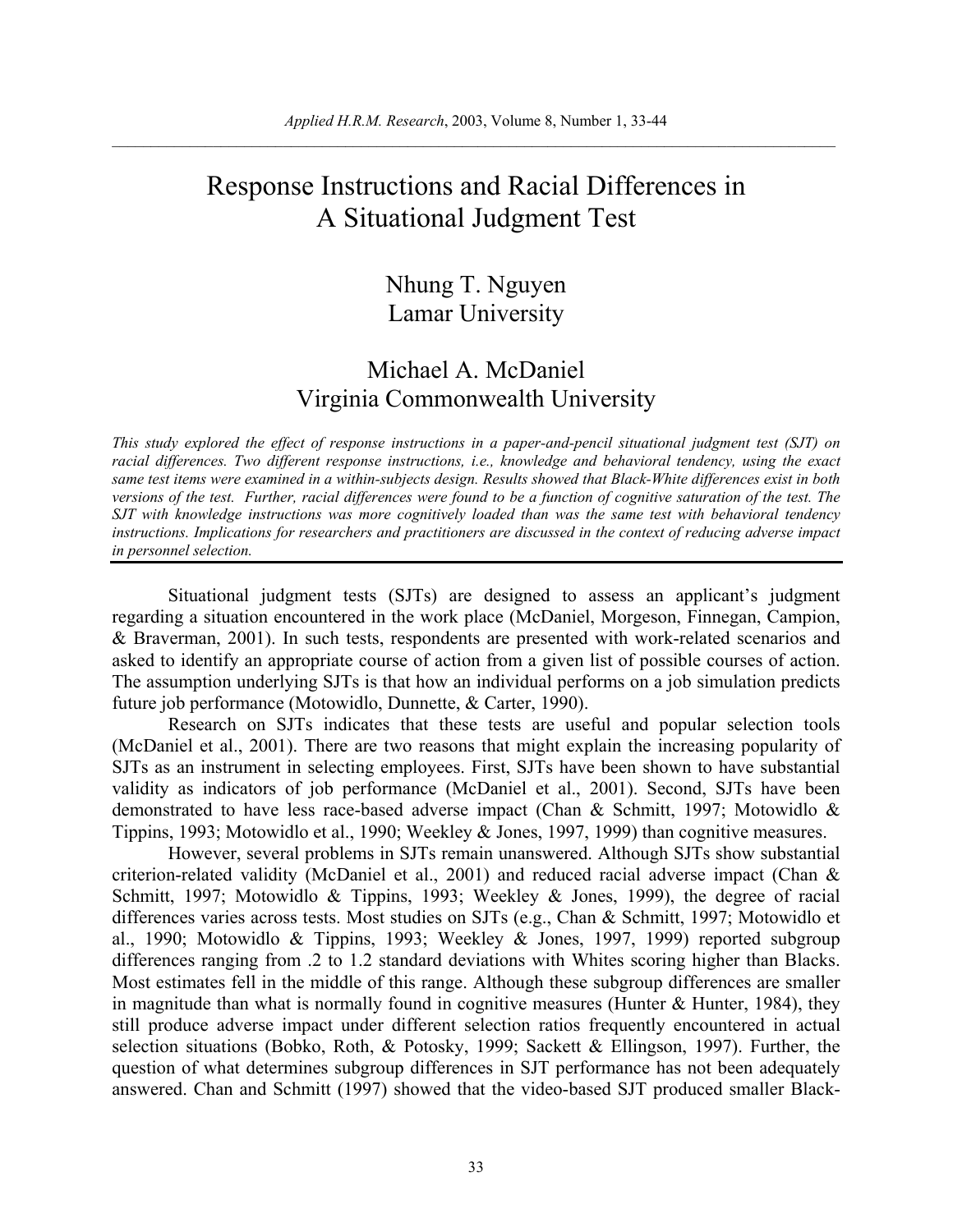White difference than the traditional paper-and-pencil method. However, the high cost involved in producing and administering a video-based test will often make this a less viable option than the traditional paper-and-pencil tests. Although numerous studies have examined the issue of subgroup differences in SJTs, almost no research has examined the function of response instructions in reducing adverse impact in SJTs. To date, only one study (Ployhart & Ehrhart, 2001) examined the influence of response instructions on the validity and reliability of SJTs. They found that different response instructions caused dramatic differences in validity and reliability of SJTs. To the extent that different response instructions influence validity and reliability, differences in adverse impact resulting from different ways used to instruct test takers to respond may be one of the reasons for the wide range of subgroup differences reported in previous research.

The purpose of this research was to explore the impact of response instructions on racial differences in paper-and-pencil situational judgment test performance. Specifically, the question of how different response instructions for the *exact same* test items might lead to different magnitudes of racial differences in test scores was addressed. We first reviewed approaches for reducing adverse impact and followed by how and why different response instructions should produce different magnitudes of racial differences.

### **Approaches for Reducing Adverse Impact**

Reducing racial differences or adverse impact in selection measures has long been a concern among personnel researchers because equal employment opportunity for all is the goal. Review of the literature on personnel selection indicates that researchers have pursued two strategies to reduce adverse impact. The first strategy is to search for *substantive* predictors of job performance (e.g., conscientiousness) that show less ethnic differences than cognitive abilities. Cognitive abilities, although proved to be of substantial validity in predicting job performance (Hunter & Hunter, 1984), have the largest Black-White adverse impact (average *d* = 1.0) favoring Whites (Roth, BeVier. Bobko, Switzer, & Tyler, 2001). Yet, the overall 1.0 standard deviation difference favoring Whites remains large, causing dramatic race-based adverse impact in selection. (For a review of this strategy in reducing adverse impact, see Bobko et al., 1999).

The second strategy is to search for a *method* that shows the least adverse impact. For example, structured interviewing compared to bio-data has been shown to have less adverse impact  $(d=0.23 \text{ vs. } d = .33)$  (Bobko et al., 1999). There are a few studies showing that SJTs evidence less adverse impact than cognitive selection measures. Most studies reported Black-White differences ranging from .2 to 1.2 standard deviations with Whites scoring higher than Blacks. For example, Motowidlo and colleagues reported a Black-White difference of .21 standard deviations in a sample of job incumbents and .38 standard deviations in an applicant sample favoring Whites (Motowidlo et al., 1990). Motowidlo and Tippins (1993) reported a Black-White difference of .38 standard deviation favoring Whites. Pulakos and Schmitt (1996) reported a Black-White difference of .41 standard deviations. These studies used "What would you Most/Least likely do?" response instruction. Weekley and Jones (1999) reported two Black-White difference effect sizes, one of .85 and one of .52 standard deviations using the "Pick the Best and Worst option" response instruction. Using two different selection methods conveying the same test content, Chan and Schmitt (1997) found that the video-based situational judgment test had less adverse impact than the paper-and-pencil test (corrected  $d = -0.28$  versus  $d = -1.19$ ).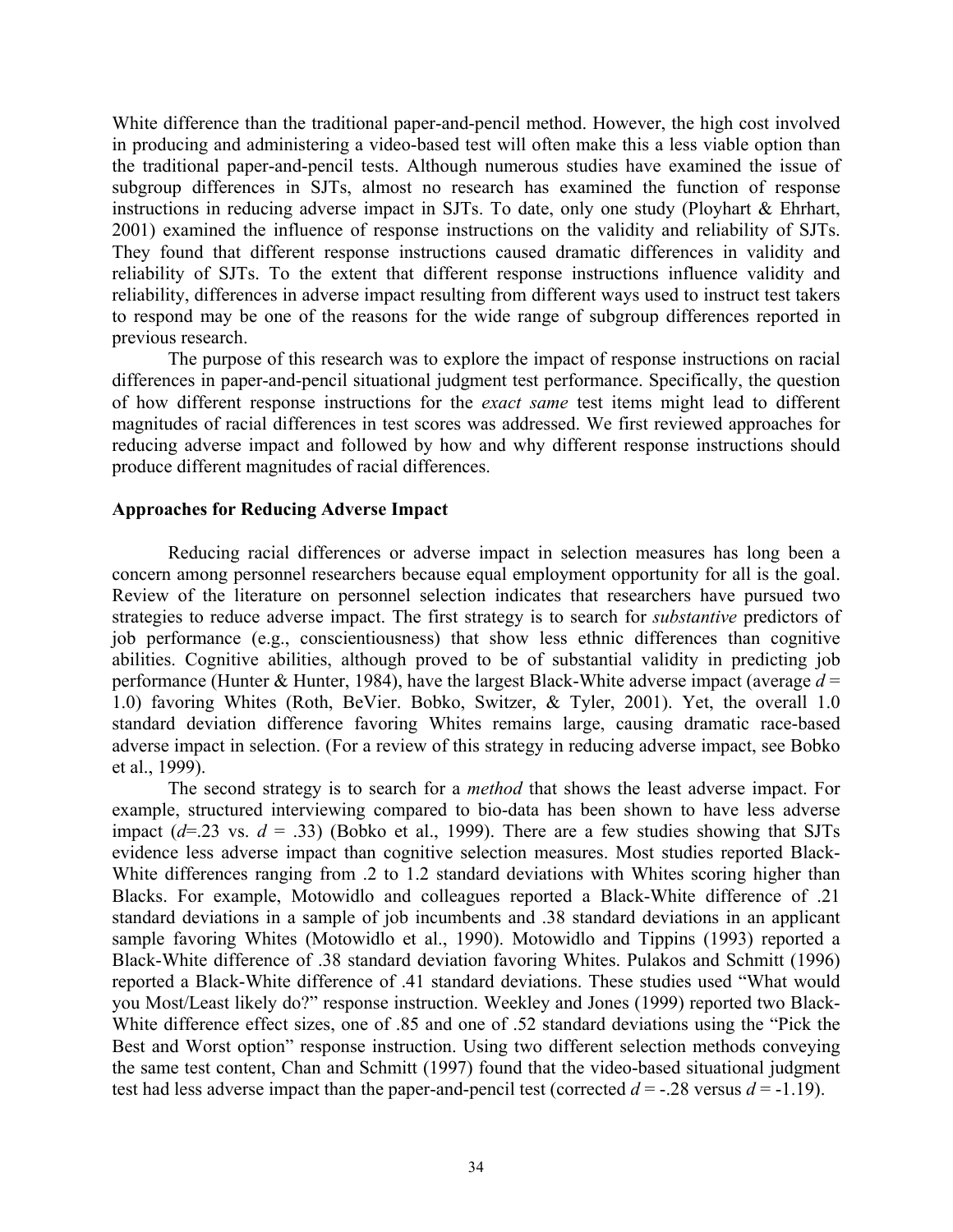From the review of the literature in reducing adverse impact in general and in SJTs in particular, the question of to what extent different response instructions might lead to different subgroup differences has not yet been examined. A recent review of the SJT literature showed a variety of ways to instruct test takers to respond to a situational test item:

- What would you most likely do?
- What would you least likely do?
- What would you most likely do? What would you least likely do?
- Pick the best answer;
- Pick the best answer and then pick the worst answer; and
- Rate each response on effectiveness (McDaniel & Nguyen, 2001).

Of the above response instructions, "What would you most/least likely do" and "Pick the best and worst answer" are the most commonly used in SJT literature. McDaniel and Nguyen (2001) argued that the "Most/Least likely" former instructions would induce a response that is indicative of the respondent's behavioral tendency whereas the "Best/Worst" instructions would induce a response that is indicative of the respondent's knowledge regarding what is the appropriate course of action per given situation. Ployhart and Ehrhart (2001) examined this distinction in response instructions in a study and showed that the behavioral tendency response instruction produced higher validity than that of the knowledge response instruction. However, to what extent the varying response instructions might differentially induce responses indicative of job knowledge has yet to be tested. Also, to what extent different response instructions might lead to differences in adverse impact remains unknown.

## **Current Study and Hypotheses**

In this study, we examined whether different response instructions would influence racial differences in situational judgment test performance. Two response instructions were used, a knowledge instruction (Pick the *Best* and *Worst* option)" and a behavioral tendency instruction ("What would you *Most likely* and *Least likely* do?) We used the exact same test items (i.e., item stem and responses) for both response instructions. This enabled us to control for test content and tease out the effect for response instruction.

We offer several hypotheses. First, personality traits such as conscientiousness and emotional stability have been shown to be valid predictors of job performance across job domains (Barrick & Mount, 1991; Hurtz & Donovan, 2000; Judge, Higgins, Thoresen, & Barrick, 1999). Further, they were shown to have little or no adverse impact as compared to cognitive abilities (Bobko et al., 1999). Whereas both the behavioral tendency SJT and the personality measures are assessments of behavioral tendencies, one would expect the behavioral consistency instruction to have smaller subgroup differences than the knowledge response instruction.

*Hypothesis 1: The behavioral tendency response instructions will be associated with smaller subgroup differences than the knowledge response instructions.* 

Second, there is preliminary evidence that the magnitude of reading comprehension demands inherent in paper-and-pencil situational judgment tests is positively related to the magnitude of racial differences in SJT performance (Chan & Schmitt, 1997; Sacco, Scheu, Ryan, Schmitt, Schmidt, & Rogg, 2000). Given the fact that reading comprehension is a sub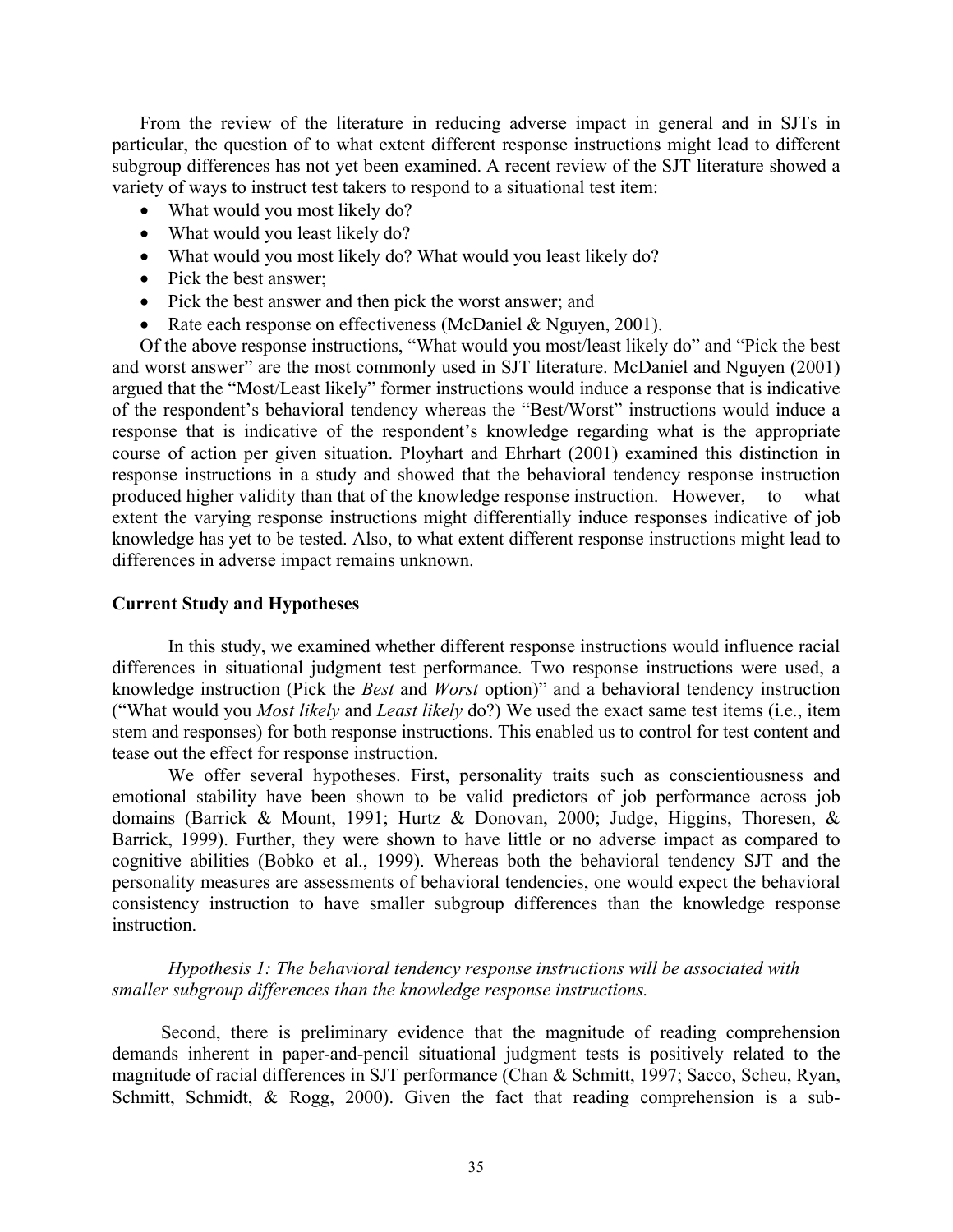component of cognitive ability, it is expected that cognitive saturation will predict subgroup performance on situational judgment tests. Therefore, we offered the following hypothesis:

*Hypothesis 2: High cognitive saturation of the test will be associated with greater racial differences in situational judgment test performance regardless of instruction set.* 

Third, job knowledge increases more among those with higher cognitive ability (Schmidt, Hunter, & Outerbridge, 1986) than those with less cognitive ability. Thus, responses from the knowledge instruction should correlate more with cognitive ability and job knowledge than the behavioral tendency instructions. Based on this discussion, we hypothesized:

*Hypothesis 3: SJT with a knowledge instruction set (i.e., Best/Worst response instruction) should be more cognitively saturated than SJT with a behavioral tendency instruction set (i.e., Most/Least likely response instruction).* 

### **Method**

### **Research Design**

A 2x2x2 factorial design was used. The first factor is response instruction: knowledge versus behavioral tendency. We labeled this factor as format factor. The second factor is cognitive loading of the test: high versus low. The third factor is race: White versus Black. The first two factors are within-subject factors and the third factor is the between-subject factor. Hypothesis 1 refers to the possible interaction effect between format and race on SJT test scores. Hypothesis 2 refers to the possible interaction effect between cognitive loading of the SJT and race on SJT test scores. Hypothesis 3 refers to the possible interaction between cognitive loading and the response format of the SJT.

## **Setting and Participants**

Data collected for this study were part of a larger project on a situational judgment test performance. A hundred and sixty-two undergraduate and graduate students from two southern public universities participated in the study. Of these participants, 113 were White and 49 were Black. Participants had a wide age range with a mean of  $25.2$  (SD = 6.76).

### **Procedure**

A battery of selection tests was administered to groups of participants ranging in size from 3 to 25. Participants signed a consent form and were assigned an identification number at the beginning of the experiment. Participants completed a test battery including a cognitive test (Wonderlic Personnel Test), a Big 5 personality instrument, and two forms of a situational judgment test. Responses were collected anonymously and respondents were asked to respond honestly. Participants were asked to complete the Wonderlic first, followed by the SJT with knowledge instructions, Goldberg's Big 5 personality instrument, and the SJT with behavioral consistency instructions. The Big 5 instrument was administered between the two forms of SJT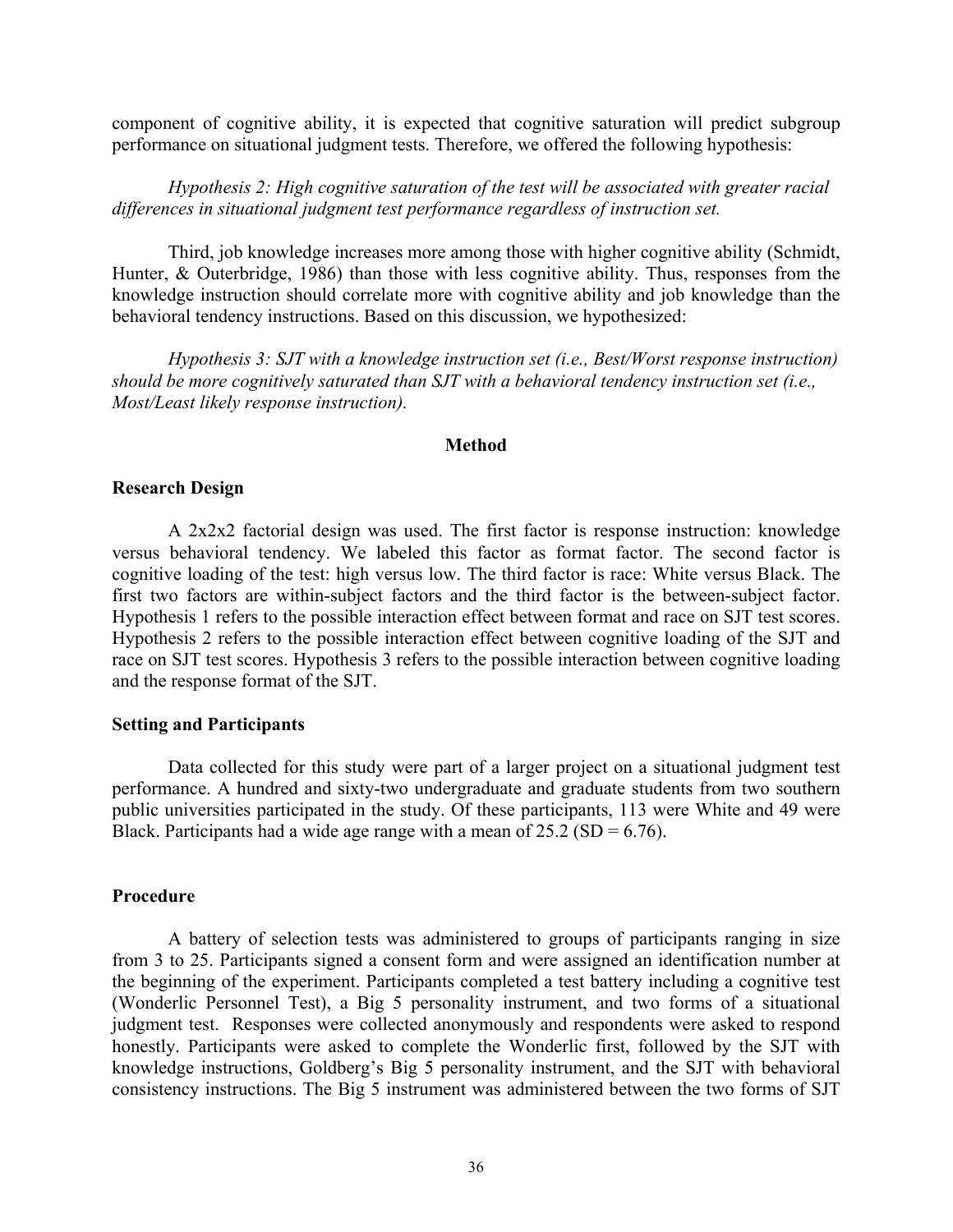to reduce the potential order effect of test session. In hindsight, we realized that we should have counterbalanced the order of test administration (i.e., half knowledge instruction first, half behavioral tendency instruction first). However, previous research showed most test session order effects were small and insignificant (e.g., McFarland & Ryan, 2000). After completing the test battery, participants completed a background measure survey including demographic questions. At the end of the study, participants were debriefed and thanked for their participation. The total testing time was approximately 1 hour.

## **Measures**

## Cognitive Ability

Cognitive ability was measured by the Wonderlic Personnel Test (Form A). The test has been used in previous research to measure cognitive ability of adults with test-retest reliabilities above .90 (Wonderlic Inc., 1999).

## Work Judgment Survey

The Work Judgment Survey is a situational judgment test described by Smith and McDaniel (1998). The test consists of 31 scenarios or situations, which tap multiple constructs, i.e., conscientiousness, emotional stability, agreeableness, cognitive ability, age, and job experience (Smith & McDaniel, 1998). Due to concern for the length of participation time, four unkeyed scenarios were dropped. For each situation, respondents were asked to select from the five given courses of action. In the knowledge instruction condition, the respondent was asked to identify the best and worst action. In the behavioral tendency condition, the respondent was asked to indicate the responses they would most likely and least likely perform. Smith and McDaniel (1998) used empirical keying in scoring the Work Judgment Survey and we used their key. Specifically, keyed responses were weighted  $-1$ , 1, or 2. The endorsement of a non-keyed response received a score of zero. The scale score was the summed scores across items.

The Work Judgment Survey was split into two halves according to the item correlations with the Wonderlic Personnel Test score to constitute the low cognitive loaded and high cognitive loaded sub-tests. Specifically, twelve situations for which the correlation with cognitive ability was above .12 (below which the correlation became non-significant at  $p < .05$ ) formed the high cognitive loaded version for the behavioral tendency instruction. The remaining 15 situations correlating below .12 with cognitive ability formed the low cognitive loaded version of the Work Judgment Survey for the behavioral tendency instruction. For the knowledge instruction condition, 16 items correlating at or above .15 (below which the correlation became non-significant at  $p < .05$ ) with the Wonderlic scores formed the high cognitive (g) loading and 11 items correlating below .15 with the Wonderlic scores formed the low cognitive (g) loading version. The correlation between the low cognitive loaded version of the Work Judgment Survey with the Wonderlic test scores was .14 and .11 for the knowledge and behavioral tendency instructions respectively. The correlation between the high cognitive loaded version of the Work Judgment Survey and the Wonderlic test scores was .42 and .28 for the knowledge and behavioral tendency instructions respectively (See Table 1).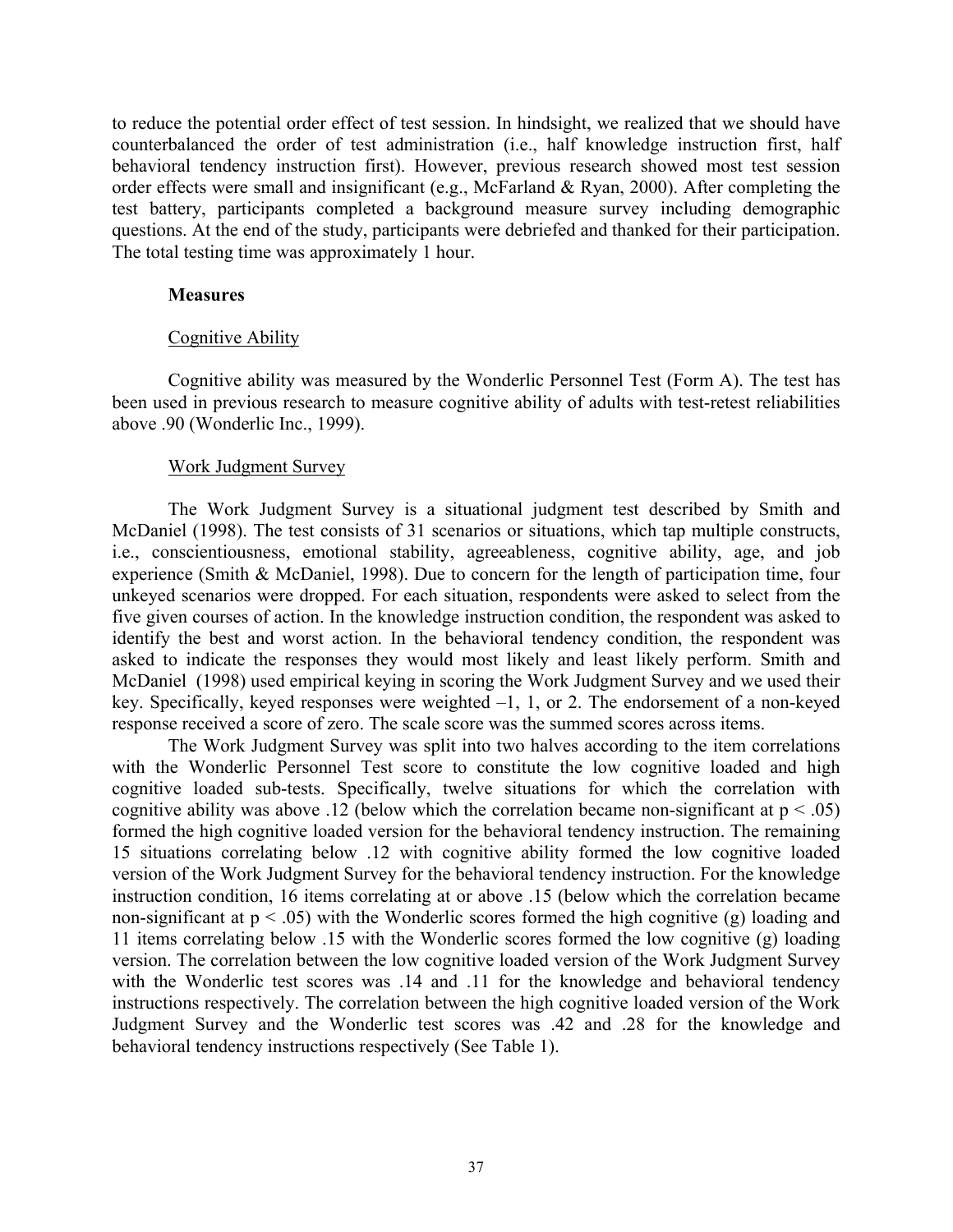#### **Analyses**

We used a doubly repeated  $2x2x2$  MANOVA procedure to evaluate the effect of race, response instruction and cognitive loading on SJT performance. Response instruction (knowledge vs. behavioral tendency) and cognitive loading (low vs. high) were two withinsubjects factors. Race (Black vs. White) was the between-subjects factor. Effect size estimates (*d*) for subgroup differences in situational judgment test performance were computed by subtracting the test mean of White participants from that of Black participants and dividing the difference by the pooled standard deviation. Thus, negative effect sizes indicate that Blacks scored lower than Whites, whereas the positive effect sizes indicate Whites scored lower than Blacks. Sex and race were dummy coded (female  $= 1$ , male  $= 0$ ; White  $= 1$ , Black  $= 2$ ). Effect sizes were corrected for measurement error (i.e., unreliability). We used Cronbach's alpha as an estimate for reliability of SJT in this study.

### **Missing data**

Missing data ranged from 3 to 9 cases for most variables in this study. A linear trend or regression approach was used to impute missing values via SPSS version 9.0.

|                | Variable                           | $\cal M$ | SD   |                              | $\overline{2}$           | 3      | 4   | 5   | 6          | 7          | 8          | 9          | 10         |
|----------------|------------------------------------|----------|------|------------------------------|--------------------------|--------|-----|-----|------------|------------|------------|------------|------------|
|                | Gender                             | .61      | .49  | $\qquad \qquad \blacksquare$ |                          |        |     |     |            |            |            |            |            |
| $\overline{2}$ | Age                                | 25.20    | 6.76 | $-.13$                       | $\overline{\phantom{a}}$ |        |     |     |            |            |            |            |            |
| 3              | Race                               | 1.30     | .46  | .17                          | $-14$                    |        |     |     |            |            |            |            |            |
| 4              | Cognitive ability                  | 25.70    | 6.2  | $-.23$                       | .37                      | $-49$  |     |     |            |            |            |            |            |
| 5              | SJT Knowledge                      | 20.20    | 5.39 | .12                          | .26                      | $-.21$ | .39 | .66 |            |            |            |            |            |
| 6              | SJT Behavioral<br>consistency      | 14.30    | 6.54 | .02                          | .23                      | $-15$  | .23 | .41 | <u>.73</u> |            |            |            |            |
| 7              | High g (Knowledge)                 | 14.20    | 4.34 | .10                          | .28                      | $-.21$ | .42 | .95 | .40        | <u>.55</u> |            |            |            |
| 8              | Low g (Knowledge)                  | 6.07     | 1.91 | .10                          | .09                      | $-.10$ | .14 | .68 | .25        | .40        | <u>.43</u> |            |            |
| 9              | High g (Behavioral<br>consistency) | 8.02     | 4.00 | .04                          | .28                      | $-.16$ | .28 | .45 | .92        | .44        | .27        | <u>.69</u> |            |
| 10             | Low g (Behavioral<br>Consistency)  | 5.92     | 3.06 | .00.                         | .10                      | $-.10$ | .11 | .27 | .86        | .25        | .19        | .61        | <u>.45</u> |

Table 1. Descriptive statistics and intercorrelations of study variables  $(N = 162)$ 

**Note.** Gender and Race are dummy coded (women  $= 1$ , men  $= 0$ ; White  $= 1$ , Black  $= 2$ ). Cronbach's alpha estimates of reliabilities are underlined; Cognitive ability = Wonderlic test score of participants; SJT Knowledge = Situational judgment test (Best/Worst response instruction); SJT Behavioral Consistency = Situational Judgment test (Most/Least likely response instruction); High g (Knowledge) = High g loading (Best/Worst Instruction Set); High g (Behavioral consistency) = High g loading (Most/Least likely response instruction).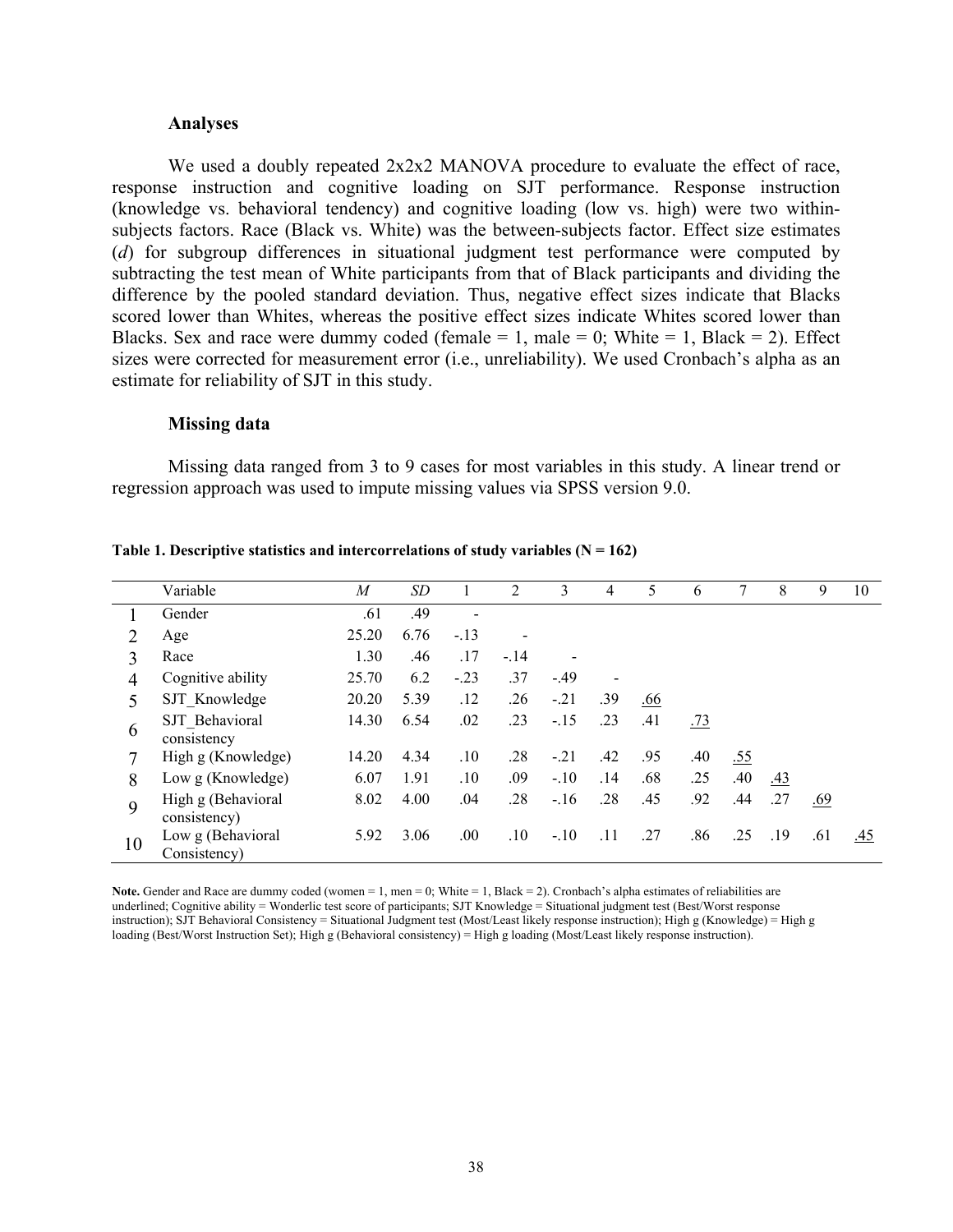#### **Results**

Descriptive statistics and intercorrelations of all variables are shown in Table 1. The MANOVA results are presented in Table 2. Standardized subgroup differences in SJT test performance are shown in Table 3.

As shown in Table 2, the *F* values for all three main effects of race, response instruction, and cognitive loading are significant as well as the *F* values for two of the three two-way interaction terms. The three-way interaction term is not significant. The largest effect was on the cognitive loading factor (MANOVA  $F = 404.21$  (1, 160),  $p < .01$ , Wilk's  $\lambda = .284$ ), indicating that participants' test performance differed greatly in low versus high cognitively loaded SJT. Response instruction factor was also significant (MANOVA  $F = 128.017$  (1, 160),  $p < .01$ , Wilk's  $\lambda$  = .556). This finding suggests that there is a significant mean difference in the SJT score for knowledge and behavioral tendency instructions. The race factor was significant (MANOVA  $F = 7.09$  (1, 160),  $p < .05$ ; Wilk's  $\lambda = .958$ ). This finding suggests that subgroup differences in SJT performance exist in this data set. Table 3 provides further confirmation for this finding. Black-White differences exist in both response instruction sets of the SJT examined in this study. The Black-White difference was  $(d = -.45, t = 2.57, p < .01)$  for the knowledge response instruction and ( $d = -0.32$ ,  $t = 1.96$ ,  $p < 0.05$ ) for the behavioral tendency instruction favoring White participants.

There was a significant interaction effect between race and cognitive loading of the test (MANOVA  $F = 5.28$  (1, 160),  $p < .05$ , Wilk's  $\lambda = .968$ ), suggesting that subgroup differences in SJT performance vary as a function of the cognitive loading of the test. The subgroup differences shown in Table 3 further confirm this finding. For the knowledge instruction, the Black-White difference was larger  $(d = -0.46)$  for high cognitive loading and smaller  $(d = -0.22)$  for low cognitive loading. For the behavioral tendency instruction, the Black-White difference was larger  $(d = -0.34)$  for high cognitive loading and smaller  $(d = -0.22)$  for low cognitive loading. Hypothesis 2 was thus supported. Low cognitive saturation of the test was associated with smaller subgroup differences.

|                      |             | Main Effects                   | Interaction Effects         |            |         |            |       |
|----------------------|-------------|--------------------------------|-----------------------------|------------|---------|------------|-------|
|                      | Race<br>(1) | Response<br>instruction<br>(2) | Cognitive<br>loading<br>(3) | 1x2<br>1x3 |         | 2x3        | 1x2x3 |
| Situational Judgment | $7.09*$     | 128.02**                       | $404.21**$                  | .111       | $5.28*$ | $240.83**$ | 1.37  |

**Table 2. The effect of Race, Response Instruction, and Cognitive loading on SJT performance** 

Note: \*:  $p < .05$ , \*\*:  $p < .01$ , two-tailed. The entries are multivariate ANOVA *Fs* for SJT performance.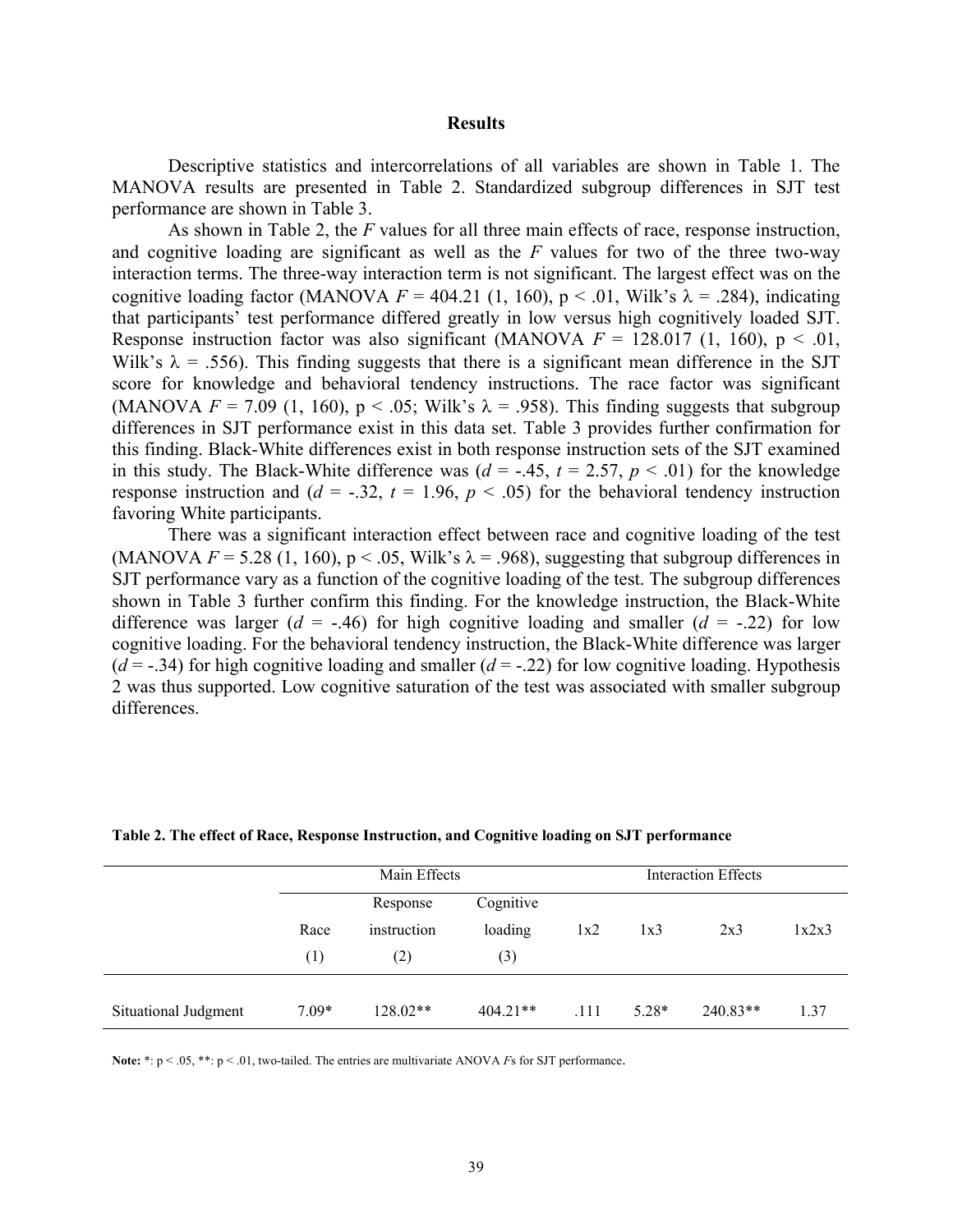There was a significant interaction effect between response format and cognitive loading of the test (MANOVA  $F = 240.83$  (1, 160),  $p < .01$ , Wilk's  $\lambda = .40$ ), indicating that the pattern of the test associated with different response formats differed greatly when the test is high versus low cognitively saturated. Table 1 further reveals that the correlation between cognitive ability and knowledge SJT scores greater than that and the behavioral tendency SJT scores  $(r = .39)$ versus  $r = .23$ ,  $t = 2.01$ ,  $df = 159$ ,  $p < .05$ ). Hypothesis 3 was thus supported. SJT with a knowledge instruction set was more cognitively saturated that SJT with a behavioral tendency instruction set.

Contrary to what is expected, the interaction effect between race and response format was not significant, (MANOVA F = .111 (1, 160),  $p = .739$ , Wilk's  $\lambda = .999$ ), suggesting that subgroup differences do not vary as a function of response format. Table 3 further confirms this finding. Although the Black-White difference in knowledge SJT was larger than that in behavioral tendency SJT, the difference failed to reach statistical significance  $(d = -1.44 \text{ versus } d$  $=$  -. 34, corrected for unreliability to be  $d = -0.55$  versus  $d = -0.37$ ,  $t = -0.77$ ,  $df = 159$ ,  $p = 0.22$ , onetailed). Thus, Hypothesis 1 was not supported.

### **Discussion**

Despite the fact that SJTs have been increasingly used in practice as a tool to screen job applicants, relatively little is known concerning how to reduce adverse impact inherent in such tests. Chan and Schmitt (1997) showed that the video-based situational judgment test produced less Black-White difference than the traditional paper-and-pencil one. However, the cost involved in producing and administering a video-based method will often make this a less viable option than the traditional paper-and-pencil method. The purpose of this study was to explore the role of response instructions in traditional paper-and-pencil situational judgment test performance: how different response instructions for the exact same test items might lead to different racial differences. This study showed that subgroup differences exist in a situational

| Measure                                                                    | Mean                   |                           | Standard deviation   |                           | Effect size $(d)$                                 |  |
|----------------------------------------------------------------------------|------------------------|---------------------------|----------------------|---------------------------|---------------------------------------------------|--|
|                                                                            | Whites<br>$(N=113)$    | <b>Blacks</b><br>$(N=49)$ | Whites<br>$(N=113)$  | <b>Blacks</b><br>$(N=49)$ | Blacks vs Whites                                  |  |
| Situational Judgment<br>Behavioral tendency instruction<br>Low $g$ loading | 14.96                  | 12.90                     | 6.74                 | 5.86                      | $-.32*(-.37)$                                     |  |
| High $g$ loading                                                           | 6.12<br>8.43           | 5.45<br>7.08              | 3 2 5<br>3.98        | 2.54<br>3.93              | $-.22$ $(-.33)$<br>$-.34*(-.41)$                  |  |
| Knowledge instruction<br>Low $g$ loading<br>High $g$ loading               | 20.96<br>6.19<br>14.77 | 18.57<br>5.78<br>12.80    | 5.16<br>1.82<br>4.19 | 5.57<br>2.08<br>4.41      | $-.45*(-.55)$<br>$-.22$ $(-.34)$<br>$-.46*(-.62)$ |  |

|  |  | Table 3. Effect Size of Subgroup differences in Situational Judgment test performance |  |
|--|--|---------------------------------------------------------------------------------------|--|
|  |  |                                                                                       |  |

Note. Shown in parentheses is Black-White differences corrected for unreliability. \*: p < .05, two-tailed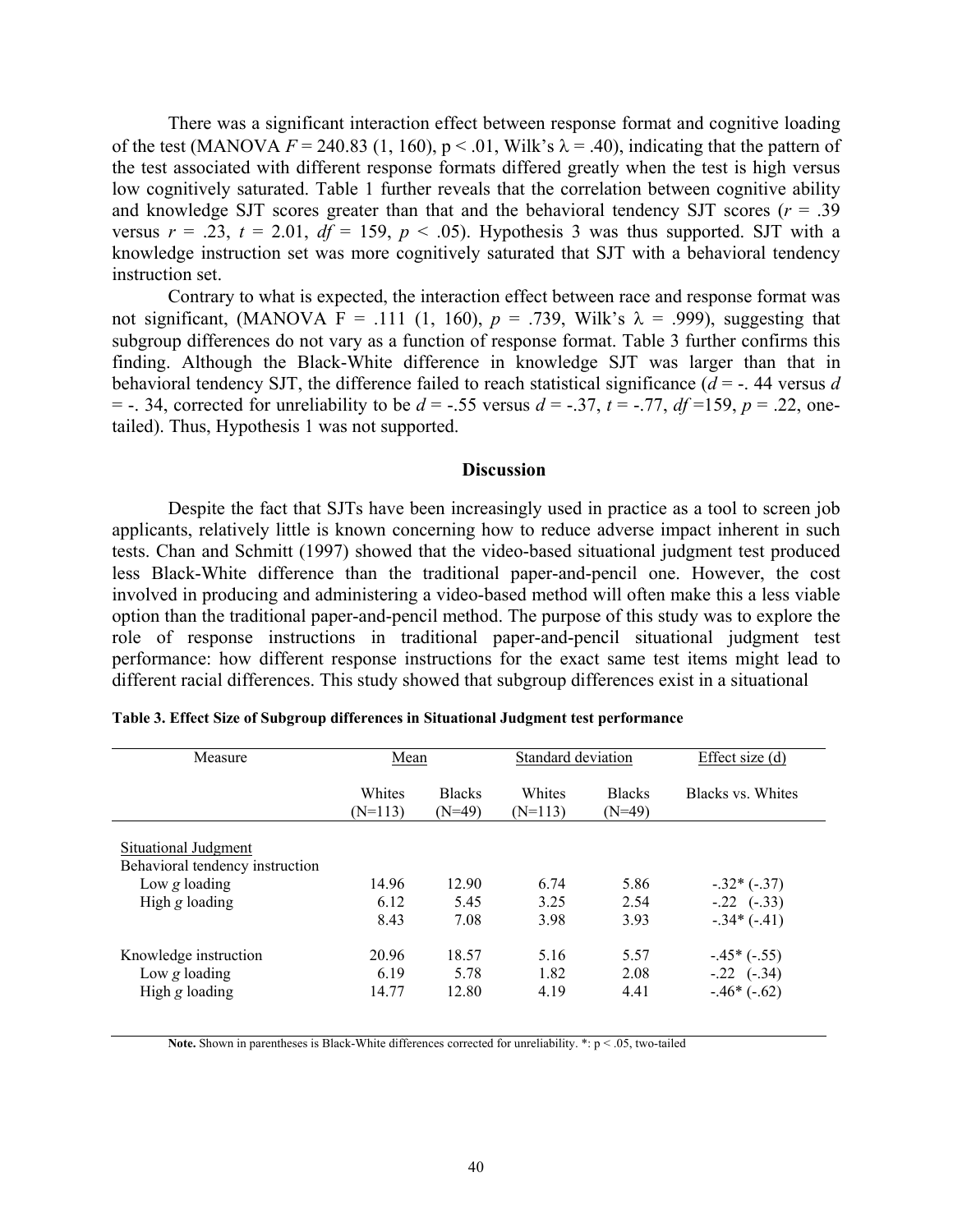judgment test across both knowledge and behavioral tendency response instructions with the behavioral tendency instruction producing somewhat less subgroup difference. The lack of statistical significance might probably have been due to insufficient power due to the small sample size.

The finding that the knowledge response instruction had greater cognitive saturation than the behavioral tendency instruction was important for two reasons. First, because the same test items were used, we could claim that the difference in cognitive saturation was due to the effect of response instruction alone. It strengthened the reasoning that test questions that reflect behavioral tendency should evidence less race-based adverse impact. Second, this finding added further support to the use of this response instruction in practice. Coupled with the finding of higher criterion-related validity (Ployhart & Ehrhart, 2001) associated with the behavioral tendency instruction, practitioners might be advised to use this type of response instruction in applicant screening.

The finding that higher cognitive saturation of the test related to greater subgroup differences deserves special attention from researchers in SJTs for two reasons. First, considering the low to moderate cognitive saturation of the Work Judgment Survey used in this study  $(r = .39)$ for knowledge SJT version and  $r = .23$  for the behavioral tendency SJT), a greater racial difference should be expected had the test showed higher cognitive saturation. Second, as McDaniel and Nguyen (2001) noted, there is currently no known technology to build a SJT that controls for cognitive saturation. Stevens and Campion, (1999) attempted to build a SJT having a low correlation with cognitive ability only to find that their tests correlated .81 (uncorrected for attenuation) with cognitive ability. Given this current state of affairs, the behavioral tendency response instruction appeared to have less adverse impact than the knowledge response instruction.

## **Conclusion**

This study contributes to the adverse impact literature in general and SJT literature in particular. As we discussed earlier, previous research reported a wide range of subgroup differences in SJT performance. We showed that response instructions in a SJT might be responsible for that wide range. When respondents were asked to indicate their knowledge, the SJT was more cognitively saturated and displayed greater subgroup differences than when respondents were asked to provide their behavioral tendencies. We hope this study will stimulate future research to address the effects of instruction differences on adverse impact as well as criterion-related and construct validity differences of SJTs.

### **References**

Barrick, M. R., & Mount, M. K. (1991). The Big 5 personality dimensions and job performance: A meta-analysis. *Personnel Psychology, 44,* 1-26.

Bobko, P., Roth, P. L., & Potosky, D. (1999). Derivation and implications of a meta-analytic matrix incorporating cognitive ability, alternative predictors, and job performance. *Personnel Psychology, 52,* 561-589.

Chan, D., & Schmitt, N. (1997). Viedo-based versus paper-and-pencil method of assessment in Situational Judgment Tests: Subgroup differences in test performance and face validity perceptions. *Journal of Applied Psychology, 82,* 143-159.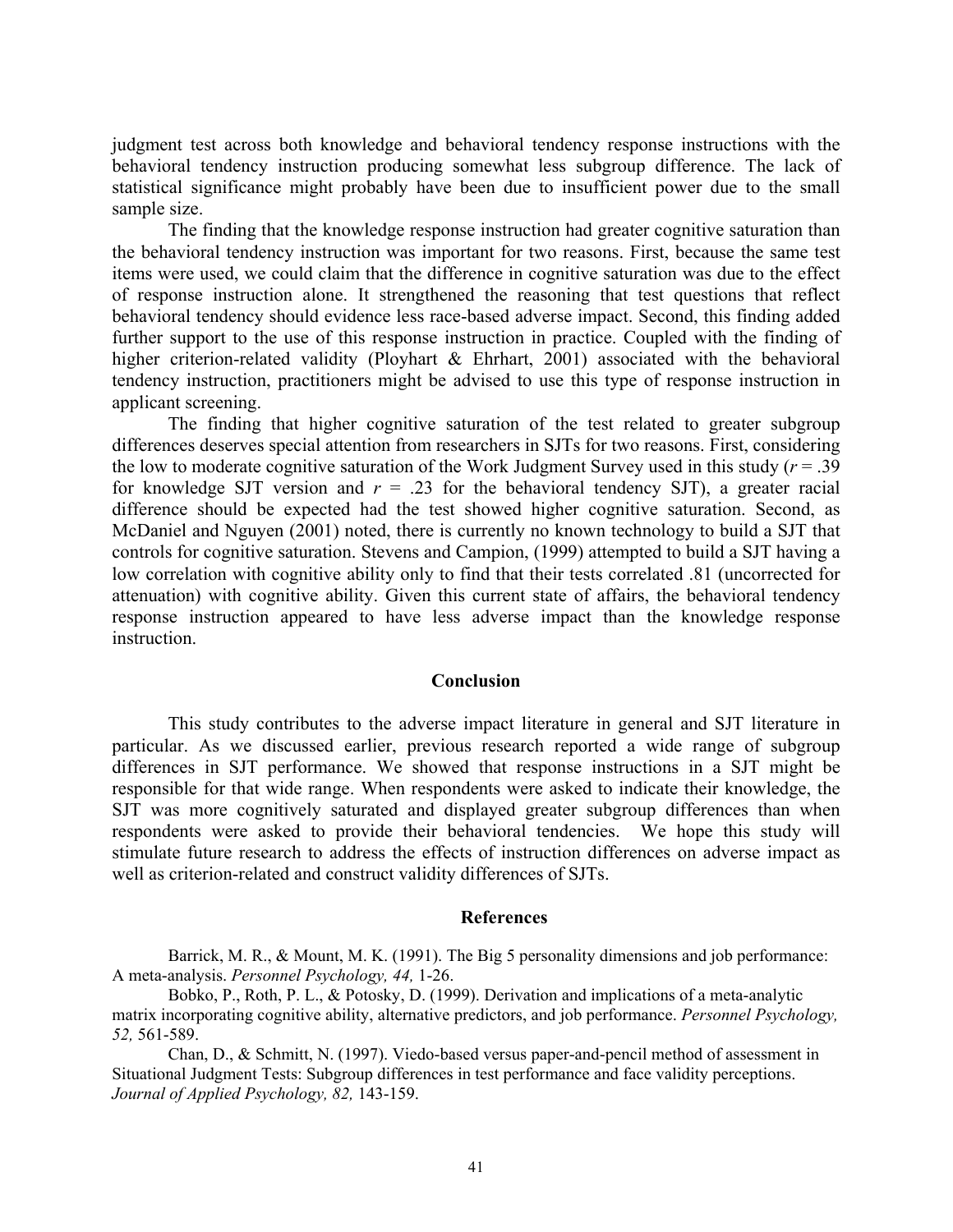Hunter, J. E., & Hunter, R. F. (1984). The validity and utility of alternative predictors of job performance. *Journal of Applied Psychology, 96,* 72-98.

Hurtz, G. M; & Donovan, J. J. (2000). Personality and job performance: The Big Five revisited. *Journal of Applied Psychology, 85,* 869-879.

Judge, T. A., Higgins, C. A., Thoresen, C. J., Barrick, M. R. (1999). The Big 5 personaltiy traits, general mental ability, and career success across the life span. *Personnel Psychology, 52,* 621-652.

McDaniel, M. A., Morgeson, F. P., Finnegan E. B., Campion, M. A., & Braverman, E. P. (2001). Predicting job performance using Situational Judgment Tests: A clarification of the literature. *Journal of Applied Psychology. 86,* 730-740.

McDaniel, M. A., & Nguyen, N. T. (2001). Situational Judgment Tests: A review of practice and constructs assessed. *International Journal of Selection and Assessment, 9,* 103-113.

McFarland, L. A., & Ryan, A.M. (2000). Variance in faking across non-cognitive measures. *Journal of Applied Psychology, 85,* 812-821.

Motowidlo, S. J., Dunnette, M. D., & Carter, G. W. (1990). An alternative selection procedure: The low-fidelity simulation. *Journal of Applied Psychology, 75*, 640-647.

Motowidlo, S. J., & Tippins, N. (1993). Further studies of the low-fidelity simulation in the form of a situational inventory. *Journal of Occupational and Organizational Psychology, 66,* 337-344.

Ployhart, R. E., & Ehrhart, M. G. (2001). Effects of response instructions on the criterion-related validity, construct validity, and reliability of situational judgment tests. Paper presented at the 16<sup>th</sup> Annual Conference of the Society for Industrial and Organizational Psychology, San Diego, CA.

Pulakos, E. D., & Schmitt, N. (1996). An evaluation of two strategies for reducing adverse impact and their effects on criterion related validity. *Human Performance, 9,* 241-258.

Roth, P. L., BeVier, C. A., Bobko, P., Switzer, F. S., & Tyler, P. (2001). Ethnic group differences in cognitive ability in employment and educational settings: A meta-analysis. *Personnel Psychology, 54,*  297-330.

Sacco, J. M., Scheu, C. R., Ryan, A. M., Schmitt, N., Schmidt, D. B., & Rogg, K. L. (2000). *Reading level and verbal test scores as predictors of subgroup differences and validities of Situational Judgment Tests*. Paper presented at the 15<sup>th</sup> Annual Meeting of the Society for Industrial and Organizational Psychology. New Orleans, LA.

Sackett, P. R., & Ellingson, J. E. (1997). The effects of forming multi-predictor composites on group differences and adverse impact. *Personnel Psychology, 50,* 707-721.

Schmidt, F.L., Hunter, J.E. & Outerbridge, A.N. (1986). Impact of job experience and ability on job knowledge, work sample performance and supervisory ratings of job performance. *Journal of Applied Psychology, 71*, 432-439.

Smith, K. C., & McDaniel, M. A. (April, 1998). *Criterion and construct validity evidence for a situational judgment measure.* Paper presented at the 13<sup>th</sup> Annual Conference of the Society for Industrial and Organizational Psychology, Dallas, TX.

SPSS 9.0 for Windows. *Statistical Program for Social Sciences*. SPSS Inc., Chicago, IL

Stevens, M. J., & Campion, M. A. (1999). Staffing work teams: Development and validation of a selection test for teamwork settings. *Journal of Management, 25*, 207-228.

Weekley, J.A., & Jones, C. (1997). Video-based situational testing. *Personnel Psychology, 50*, 25-49.

Weekley, J.A. & Jones, C. (1999). Further studies of situational tests. *Personnel Psychology, 52,* 679-700.

Wonderlic, Inc. (1999). *Wonderlic Personnel Test Manual and Scoring Guide*. Chicago: IL: Author.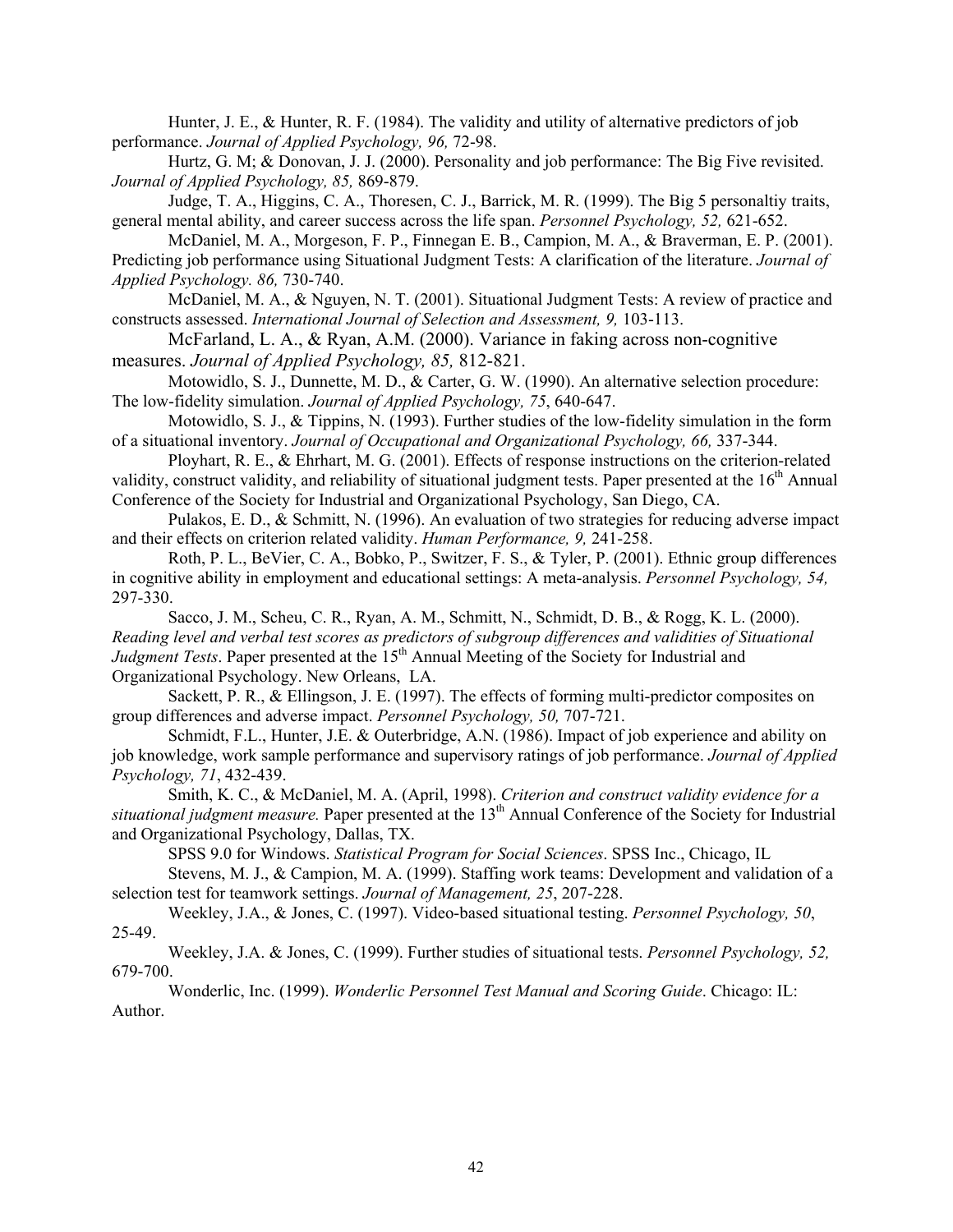## **Appendix 1**

Sample Items from the Work Judgment Survey (Smith & McDaniel, 1998)

- 1. You are overqualified for your job and this makes you bored and unhappy. In the near future you intend to look for another job but that does not help you right now.
	- a. Keep quiet and do your work
	- b. Ask your boss for more challenging work
	- c. Begin looking around for other jobs for the next year
	- d. Involve yourself in enjoyable activities outside work
	- e. Just give up and quit.
- 2. You are in the middle of a difficult job and you ask your boss for help. Your boss won't help. a. Get help from someone else
	- b. Tell the boss you don't like the boss' attitude
	- c. Go to the boss' supervisor and complain
	- d. Refuse to do the work
	- e. Ask for a meeting with your boss' supervisor
- 3. You need new equipment and supplies to get the job done right, but your boss does not want to spend the money. The work and morale of your work group are suffering.
	- a. Explain the situation to your boss' supervisor
	- b. Do your job and mind your own business
	- c. Get together with your co-workers and meet with the boss to demand changes
	- d. Show the boss how spending money will actually help save money by buying faster equipment, etc.
	- e. Spend some of your own money to buy supplies
- 4. Your boss has demanded you make many changes at once. These changes do not improve performance and everyone is unhappy.
	- a. Wait to see what happens.
	- b. Get together with some other unhappy employees and complain to the boss
	- c. Write up a different plan and present it to the boss
	- d. Give the changes time to work and keep a good attitude
	- e. Keep doing things the old way
- 5. Your company has laid off workers. Now you have more work to do.
	- a. Work the longer hours it takes to get the job done.
	- b. Do the same amount of work you did before
	- c. Organize company picnics and social events to improve morale
	- d. Look for another job
	- e. Try to work harder and smarter by finding faster and simpler ways to get your job done